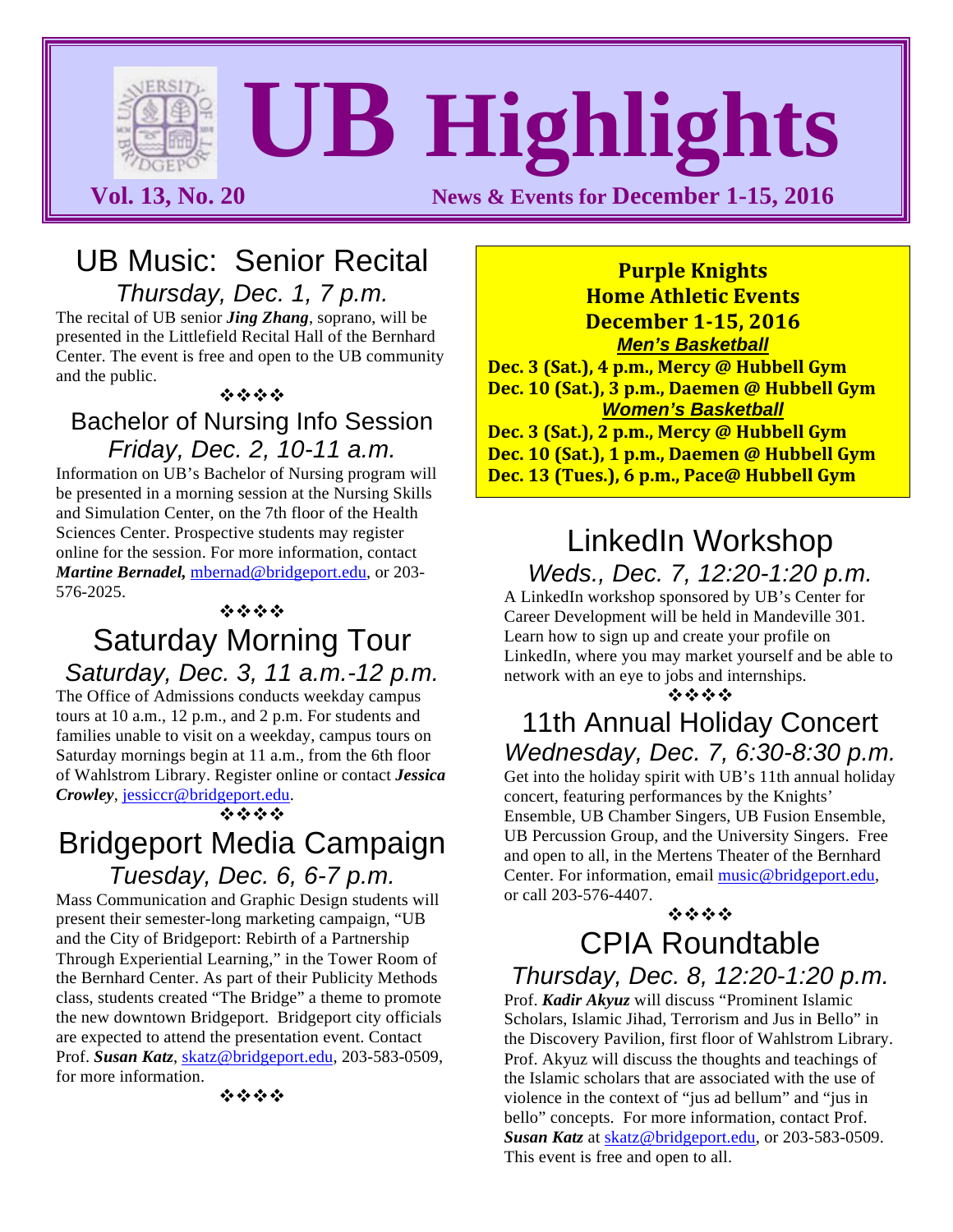# Vice President for University Relations

On November 23, President *Neil Salonen* announced the appointment of *Robert Cottle* as UB's Vice President for University Relations. A native of Fairfield County, Rob graduated from Sacred Heart University, where he worked in the offices of admissions and alumni relations. He later joined the development effort at Fairfield University, serving for ten years, most recently as Assistant Vice President for Development. UB's newest vice president will begin his work at UB on Monday, November 28. Rob may be found at his office in Cortright Hall, at rcottle@bridgeport.edu, or x4696.

# **THRIVE**

Thrive, an affiliate of the Bridgeport Regional Business Council, is a newly launched initiative offering young professionals social and professional networking opportunities. Its goal is to engage young members of our community, ages 21-40, to join together to create a place where professionals and entrepreneurs can live, work, and build their lives. *Keith Hassell*, director of UB's Center for Career Development, serves as founding chair of Thrive. As UB is a member of the Bridgeport Regional Business Council, Keith is offering UB employees complimentary membership in Thrive. To join, or for more information, email info@thrivebridgeport.com, or contact Keith Hassell at khassell@bridgeport.edu.

#### **Academic Calendar For Graduate/Undergraduate and Health Sciences**

Friday, December 9: Last Day of Classes Monday-Friday, December 12-16: Final Examination Week Monday, December 19: Final Grades Due

#### **Health Sciences**

Sunday, December 4: College of Chiropractic Graduation Ceremonies

# Food Insecurity Survey

Do you know a student who has to skip meals because he or she does not have enough money for food? Have you heard of a student who had to choose between buying books and buying groceries? Do you know of a student who receives SNAP benefits? The Office of Campus Activities and Civic Engagement is looking to find a solution to food insecurity on campus, but the community's help is needed. Please complete the survey at

https://orgsync.com/139905/forms/224650. For more information, contact *Jennifer Turner*, civic engagement coordinator, at jenniftu@bridgeport.edu, or 203-576-4274.

# **Helping Out**

On November 2, the Design Management program of SASD, UB chapters of Alpha Kappa Alpha and Alpha Phi Alpha, and student clubs Community Health Peer Educators and the Food Recovery Network organized a fundraising all-you-can-eat luncheon in the Student Center. Proceeds were donated to Hope for Haiti, a nonprofit foundation working to improve the quality of life for Haitians, especially children, by supporting education, nutrition, and healthcare campaigns in the country. Lunch was donated by local restaurants, including Metric, Ronald's Haitian Cuisine, and Milah's Cuisine.

 $\frac{1}{2}$ 

On September 27, students of the 2018 class of UB's Physician Assistant Institute presented toys and books to the Center for Advanced Pediatrics, in Norwalk. The Center was forced to move after severe weather conditions caused irreversible water damage, destroying all contents of the office, including toys and books for pediatric patients in the waiting room. The Center for Advanced Pediatrics has been a rotation site for PAI students for the past three years, providing excellent teaching and clinical experience. *Isabel Brodersen*, director of clinical education at PAI, said, "Collecting these few items for the enjoyment of children was a small token of thanks for the time and support given to the UB PA students."